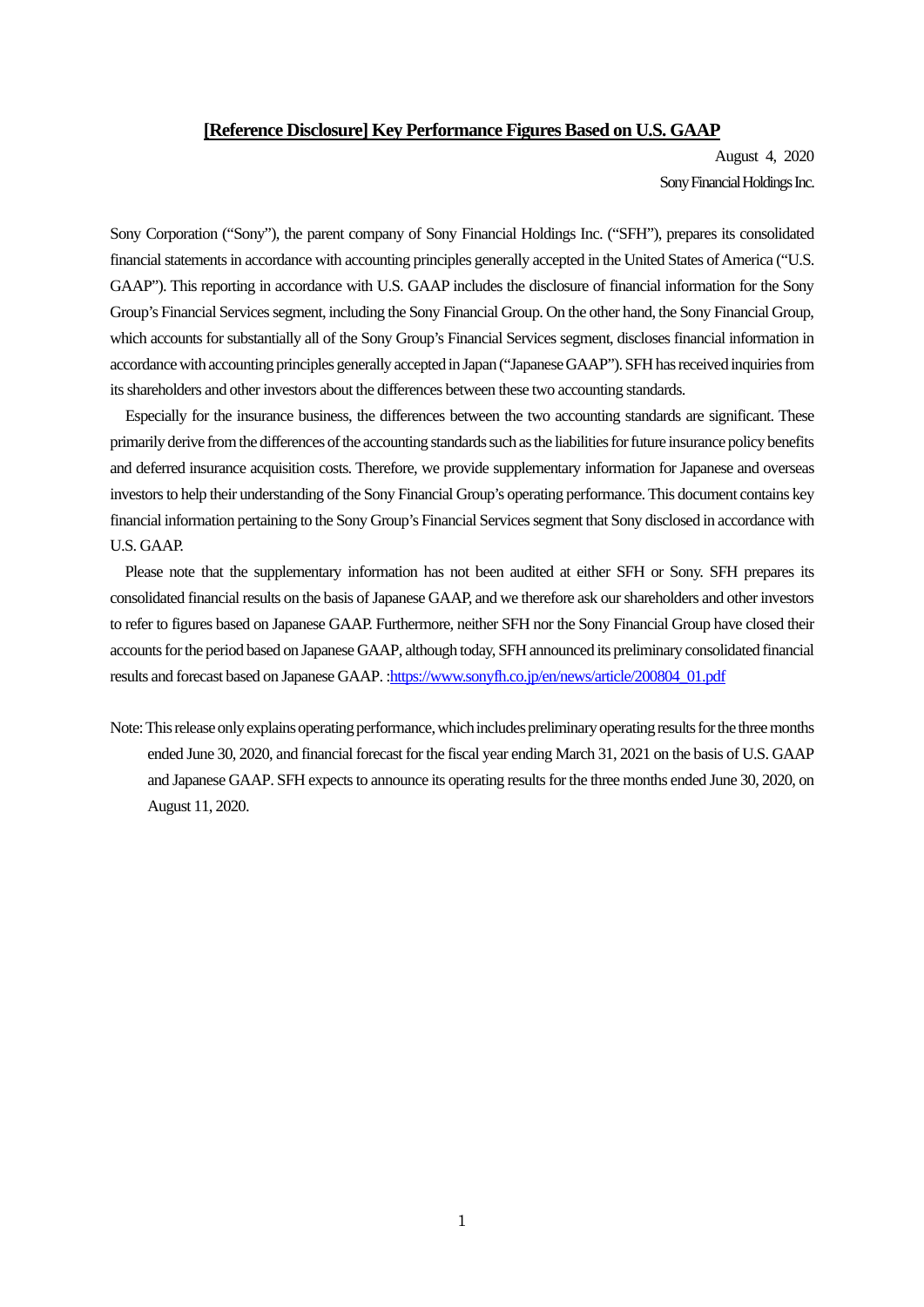# **(1) Performance Trends**

# **Sony Group's Financial Services Segment < U.S. GAAP >**

**< Fiscal year basis >** 

|                                                       |             |             |             |             | (Billions of yen) |
|-------------------------------------------------------|-------------|-------------|-------------|-------------|-------------------|
|                                                       | <b>FY15</b> | <b>FY16</b> | <b>FY17</b> | <b>FY18</b> | <b>FY19</b>       |
| <b>Revenue</b>                                        | 1,073.1     | 1,087.5     | 1,228.4     | 1,282.5     | 1,307.7           |
| <b>Operating income</b>                               | 156.5       | 166.4       | 178.9       | 161.5       | 129.6             |
| Net income                                            | 118.8       | 118.7       | 126.9       | 116.4       | 92.8              |
| Stockholders' equity of<br><b>Financial Services*</b> | 1,385.5     | 1,449.6     | 1,557.1     | 1,695.6     | 1,790.3           |
| <b>Total assets</b>                                   | 10,915.5    | 12,063.9    | 13,030.5    | 14,152.7    | 15,908.7          |

# **< Quarterly basis, Year-to-date basis >**

|                                                       |                |          |            |           |          |                             |                | (Billions of yen) |
|-------------------------------------------------------|----------------|----------|------------|-----------|----------|-----------------------------|----------------|-------------------|
|                                                       | <b>FY19.1Q</b> | FY19.2Q  | FY19.3Q    | FY19.40   | FY20.1Q  | FY20.2Q                     | <b>FY20.3Q</b> | <b>FY20.4O</b>    |
|                                                       | 336.9          | 377.2    | 407.2      | 186.4     | 446.8    |                             |                |                   |
| <b>Revenue</b>                                        |                | [714.1]  | [1, 121.3] | [1,307.7] |          | $\mathsf{l}$ – $\mathsf{l}$ | $[-]$          | $[-]$             |
| <b>Operating income</b>                               | 46.1           | 38.8     | 32.6       | 12.1      | 47.2     |                             |                |                   |
|                                                       |                | [84.9]   | [117.5]    | [129.6]   |          | $\vert$ $-$                 | $\vdash$       | $\vert$ $-$       |
| Net income                                            | 32.0           | 27.9     | 23.1       | 9.8       | 33.9     |                             |                |                   |
|                                                       |                | [59.9]   | [83.0]     | [92.8]    |          | l-.                         | $ - $          | $\vdash$          |
| Stockholders' equity of<br><b>Financial Services*</b> | 1,726.5        | 1,768.4  | 1,751.5    | 1,790.3   | 1,755.9  |                             |                |                   |
| <b>Total assets</b>                                   | 14,757.4       | 14,919.3 | 15,312.2   | 15,908.7  | 16,435.4 |                             |                |                   |

Note: Figures on a quarterly basis and those on a year-to-date basis ([ ] in the table) are expressed in billions of yen. However, figures on a yearto-date basis may not necessarily equal the total of figures on a quarterly basis for the respective period. Fractional amounts of less than ¥0.1 billion are rounded.

\*The figure of stockholders' equity of Financial Services equals total net assets minus non-controlling interests.

2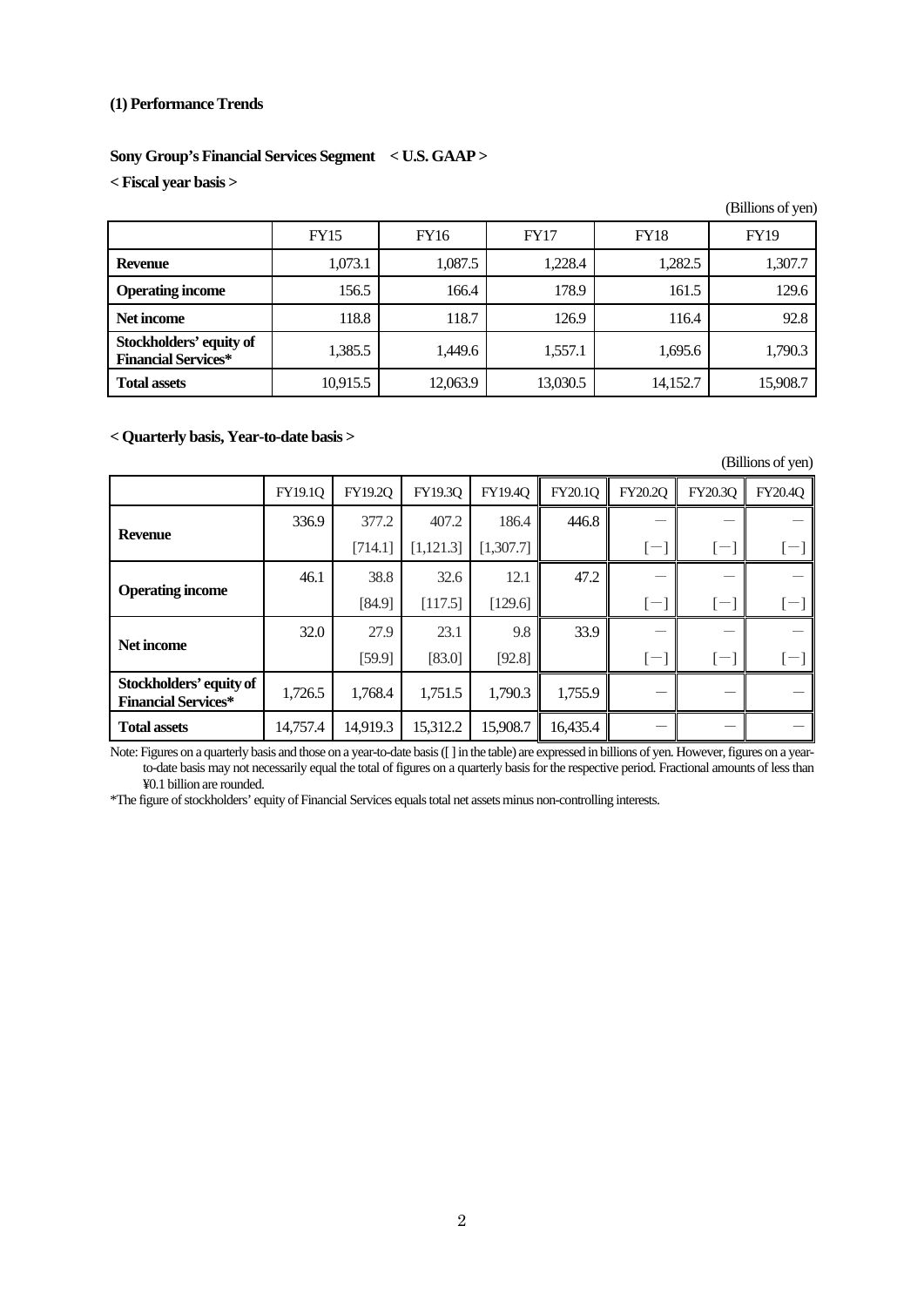## **Sony Financial Holdings (Consolidated) < Japanese GAAP >**

**< Fiscal year basis >** 

|                                                       |             |          |             |             | (Billions of yen) |
|-------------------------------------------------------|-------------|----------|-------------|-------------|-------------------|
|                                                       | <b>FY15</b> | FY16     | <b>FY17</b> | <b>FY18</b> | <b>FY19</b>       |
| <b>Ordinary revenues</b>                              | 1,362.0     | 1,381.6  | 1,503.6     | 1,629.1     | 1,781.4           |
| <b>Ordinary profit</b>                                | 71.1        | 66.3     | 66.8        | 93.8        | 110.2             |
| <b>Profit attributable to</b><br>owners of the parent | 43.3        | 41.6     | 51.8        | 62.0        | 73.2              |
| Net assets attributable to<br>shareholders*           | 603.0       | 599.6    | 623.6       | 654.8       | 689.5             |
| <b>Total assets</b>                                   | 10,352.1    | 11,471.8 | 12,401.4    | 13,468.2    | 15,125.7          |

#### **< Quarterly basis, Year-to-date basis >**

(Billions of yen)

|                                             | FY19.10  | FY19.20  | FY19.30   | FY19.40   | FY20.1O  | FY20.2O        | FY20.3O | <b>FY20.4O</b>           |
|---------------------------------------------|----------|----------|-----------|-----------|----------|----------------|---------|--------------------------|
| <b>Ordinary revenues</b>                    | 413.6    | 480.8    | 531.5     | 355.4     | 540.6    |                |         |                          |
|                                             |          | [894.4]  | [1,426.0] | [1,781.4] |          | l-.            | $(-)$   | $\epsilon$ <sup>--</sup> |
| <b>Ordinary profit</b>                      | 32.1     | 25.3     | 22.7      | 30.0      | 20.4     |                |         |                          |
|                                             |          | [57.4]   | [80.2]    | [110.2]   |          | l-.            | $[-]$   | $\epsilon$ <sup>--</sup> |
| <b>Profit attributable to</b>               | 22.3     | 16.5     | 15.2      | 19.0      | 13.1     |                |         |                          |
| owners of the parent                        |          | [38.8]   | [54.1]    | [73.2]    |          | $\overline{ }$ | $[-]$   | $\overline{\phantom{0}}$ |
| Net assets attributable to<br>shareholders* | 653.0    | 679.3    | 675.9     | 689.5     | 679.3    |                |         |                          |
| <b>Total assets</b>                         | 13,989.3 | 14,143.3 | 14,538.3  | 15,125.7  | 15,687.7 |                |         |                          |

Note 1: Figures on a quarterly basis and those on a year-to-date basis ([ ] in the table) are expressed in billions of yen. However, figures on a year-to-date basis may not necessarily equal the total of figures on a quarterly basis for the respective period. Fractional amounts of less than ¥0.1 billion are discarded.

Note 2: When reporting its quarterly operating performance, SFH discloses figures on a year-to-date basis, so the figures provided on a quarterly basis are calculated as the difference of figures provided on a year-to-date basis.

Note 3: From the three months ended June 30, 2020, we have changed the method of handling gains (losses) on translation of foreign currencydenominated debt securities, within available-for-sale securities, to more appropriately reflect the effect of hedging exchange risks. Formerly, these gains (losses) were fully recognized into net assets as net unrealized gains (losses) on available-for-sale securities, net of taxes. Under the revised method, exchange rate differences related to changes in market value due to foreign currencies are recognized in net unrealized gains (losses) on available-for-sale securities, net of taxes, and other differences are recognized in foreign exchange gains (losses). This change in accounting method has been retroactively applied to the fiscal year ended March 31, 2020.

\*The figure of net assets attributable to shareholders equals total net assets minus subscription rights to shares and non-controlling interests.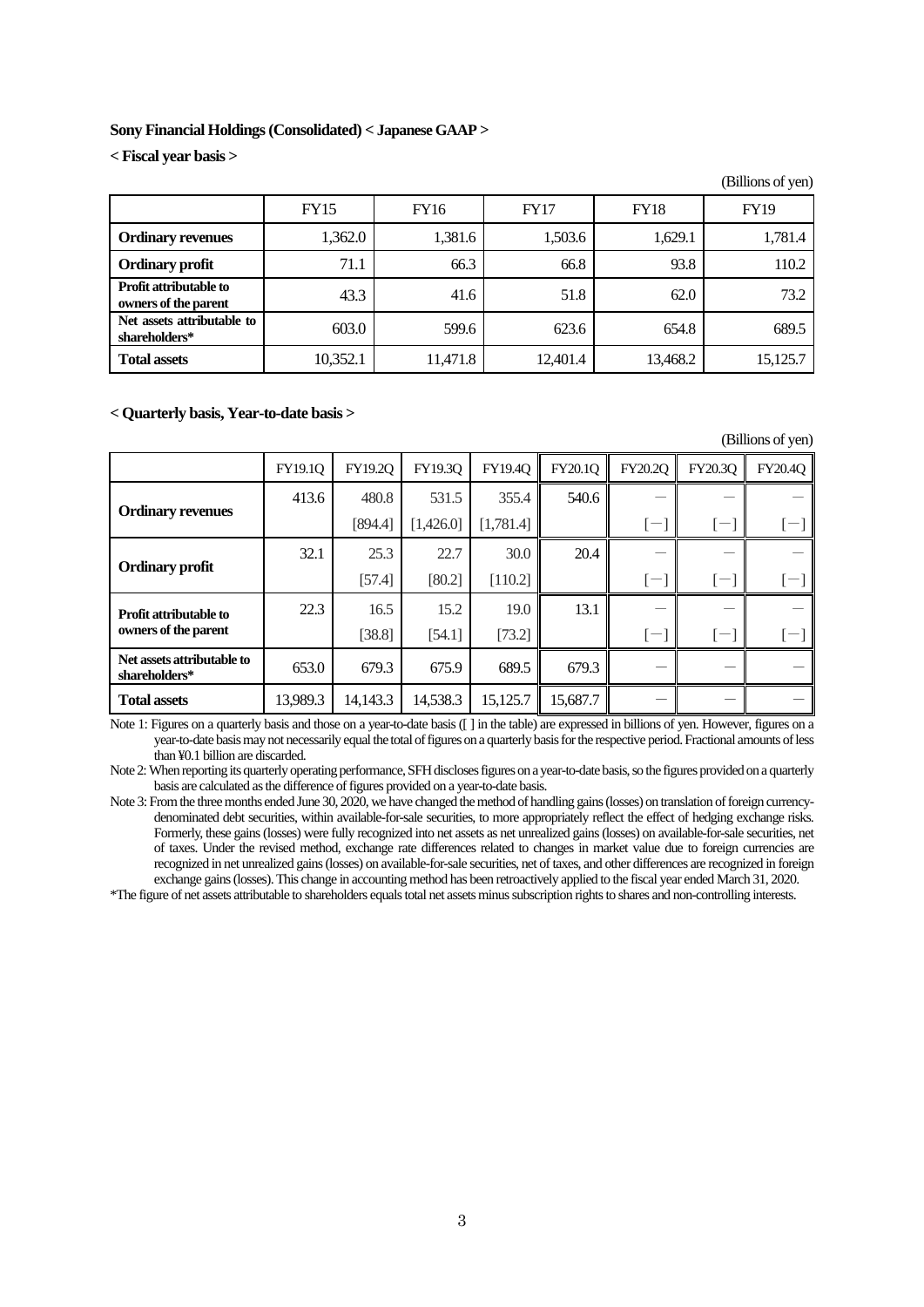# **(2) Financial Forecast for the Fiscal Year Ending March 31, 2021**

# **Sony Group's Financial Services Segment < U.S. GAAP >**

**< Fiscal year basis >** 

|                         |                     | (Billions of yen)    |
|-------------------------|---------------------|----------------------|
|                         | <b>FY19</b> Results | <b>FY20</b> Forecast |
| Revenue                 | 1,307.7             | 1,400.0              |
| <b>Operating income</b> | 129.6               | 142.0                |

# **Sony Financial Holdings (Consolidated) < Japanese GAAP >**

**< Fiscal year basis >** 

|                          |                     | (Billions of yen)    |
|--------------------------|---------------------|----------------------|
|                          | <b>FY19 Results</b> | <b>FY20</b> Forecast |
| <b>Ordinary revenues</b> | 1,781.4             | 1,796.0              |
| <b>Ordinary profit</b>   | 110.2               | 96.(                 |

These Japanese GAAP's preliminary results for the three months ended June 30, 2020 are based on information available to SFH's management as of this date and may differ substantially from actual results expected to be announced on August 11, 2020 for a variety of reasons. SFH's consolidated results are prepared in accordance with Japanese GAAP. As such, these figures differ in significant respects from the financial information reported by Sony, SFH's parent company, which prepares its financial statements in accordance with U.S. GAAP.

Sony Financial Group's scope of consolidation and that of Sony Group's Financial Services segment are described below.

Scope of consolidation includes following companies:

Sony Financial Holdings Inc., Sony Life Insurance Co., Ltd., Sony Life With Insurance Co.,Ltd., SA Reinsurance Ltd., Sony Assurance Inc., Sony Bank Inc., Sony Payment Services Inc., SmartLink Network Hong Kong Limited., SmartLink Network Europe B.V., Sony Lifecare Inc., Lifecare Design Inc., Proud Life Inc., Sony Financial Ventures Inc., and SFV・ GB L.P.

Note : Regarding Sony Financial Group's scope of consolidation under Japanese GAAP, Sony Lifecare Inc. and Lifecare Design Inc. were included in the scope of consolidation from the first quarter of the fiscal year ended March 31, 2017, Proud Life Inc. was included in the scope of consolidation from the second quarter of the fiscal year ended March 31, 2018, Sony Financial Ventures Inc. was included in the scope of consolidation from the second quarter of the fiscal year ended March 31, 2019, SFV・GB L.P. was included in the scope of consolidation from the fourth quarter of the fiscal year ended March 31, 2019, SmartLink Network Europe B.V. was included in the scope of consolidation from the second quarter of the fiscal year ended March 31, 2020, and Sony Life With Insurance Co.,Ltd. (formerly AEGON Sony Life Insurance Co.,Ltd.) and SA Reinsurance Ltd. were included in the scope of consolidation from the fourth quarter of the fiscal year ended March 31, 2020, respectively.

Regarding scope of consolidation of the Sony Group's Financial Services segment under U.S. GAAP, Sony Lifecare Inc. and Lifecare Design Inc. were included in the scope of consolidation from the first quarter of the fiscal year ended March 31, 2017, Proud Life Inc. was included in the scope of consolidation from the second quarter of the fiscal year ended March 31, 2018, Sony Financial Ventures Inc. was included in the scope of consolidation from the second quarter of the fiscal year ended March 31, 2019, SFV GB L.P. was included in the scope of consolidation from the fourth quarter of the fiscal year ended March 31, 2019, SmartLink Network Europe B.V. was included in the scope of consolidation from the second quarter of the fiscal year ended March 31, 2020, and Sony Life With Insurance Co.,Ltd. (formerly AEGON Sony Life Insurance Co.,Ltd.) and SA Reinsurance Ltd. were included in the scope of consolidation from the fourth quarter of the fiscal year ended March 31, 2020, respectively.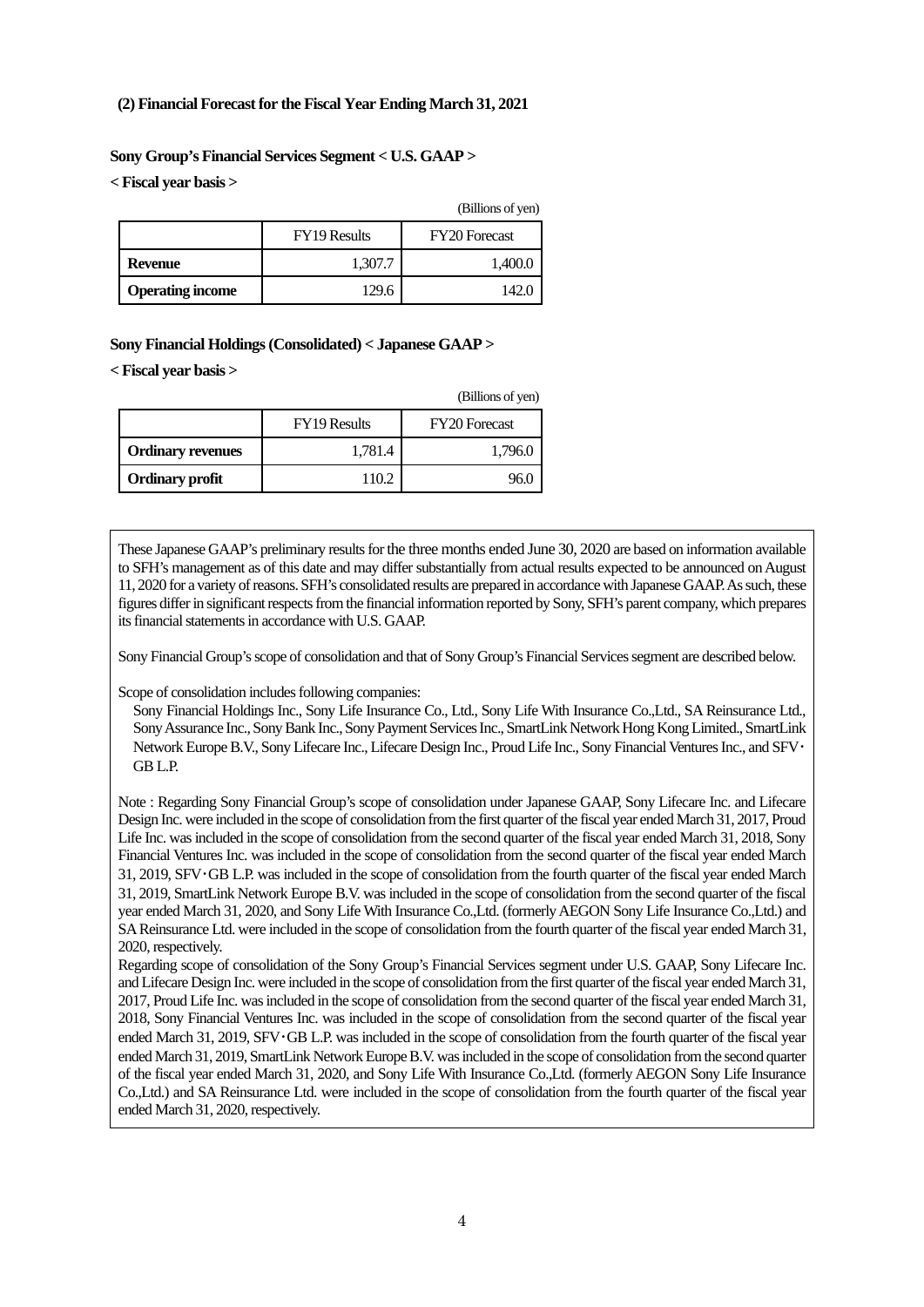*Statements made in this press release concerning the current plans, expectations, strategies and beliefs of the Sony Financial Group. Any statements contained herein that are not historical facts are forward-looking statements or pro forma information. Forwardlooking statements may include—but are not limited to—words such as "believe," "anticipate," "plan," "strategy," "expect," "assume," "forecast," "predict," "propose," "intend" and "possibility" that describe future operating activities, business performance, events or conditions. Forward-looking statements, whether spoken or written, may also be included in other materials released to the public. These forward-looking statements and pro forma information are based on assumptions, decisions and judgments made by the management of Sony Financial Group companies, and are based on information that is currently available to them. As such, they are subject to various risks and uncertainties, and actual business results may vary substantially from the forecasts expressed or implied in forward-looking statements. Consequently, investors are cautioned not to place undue reliance on forwardlooking statements. Sony Financial Group companies are under no obligation to revise forward-looking statements or pro forma*  information in light of new information, future events or other findings. The information contained in this press release does not *constitute or form part of any offer for sale or subscription of or solicitation or invitation of any offer to buy or subscribe to any securities, nor shall it or any part of it form the basis of or be relied on in connection with any contract or commitment whatsoever in Japan or abroad.*

For inquiries:

Investor Relations Dept.

Sony Financial Holdings Inc.

Telephone: +81-3-5290-6500

E-mail: press@sonyfh.co.jp

Website of Sony Financial Holdings Inc.

https://www.sonyfh.co.jp/index\_en.html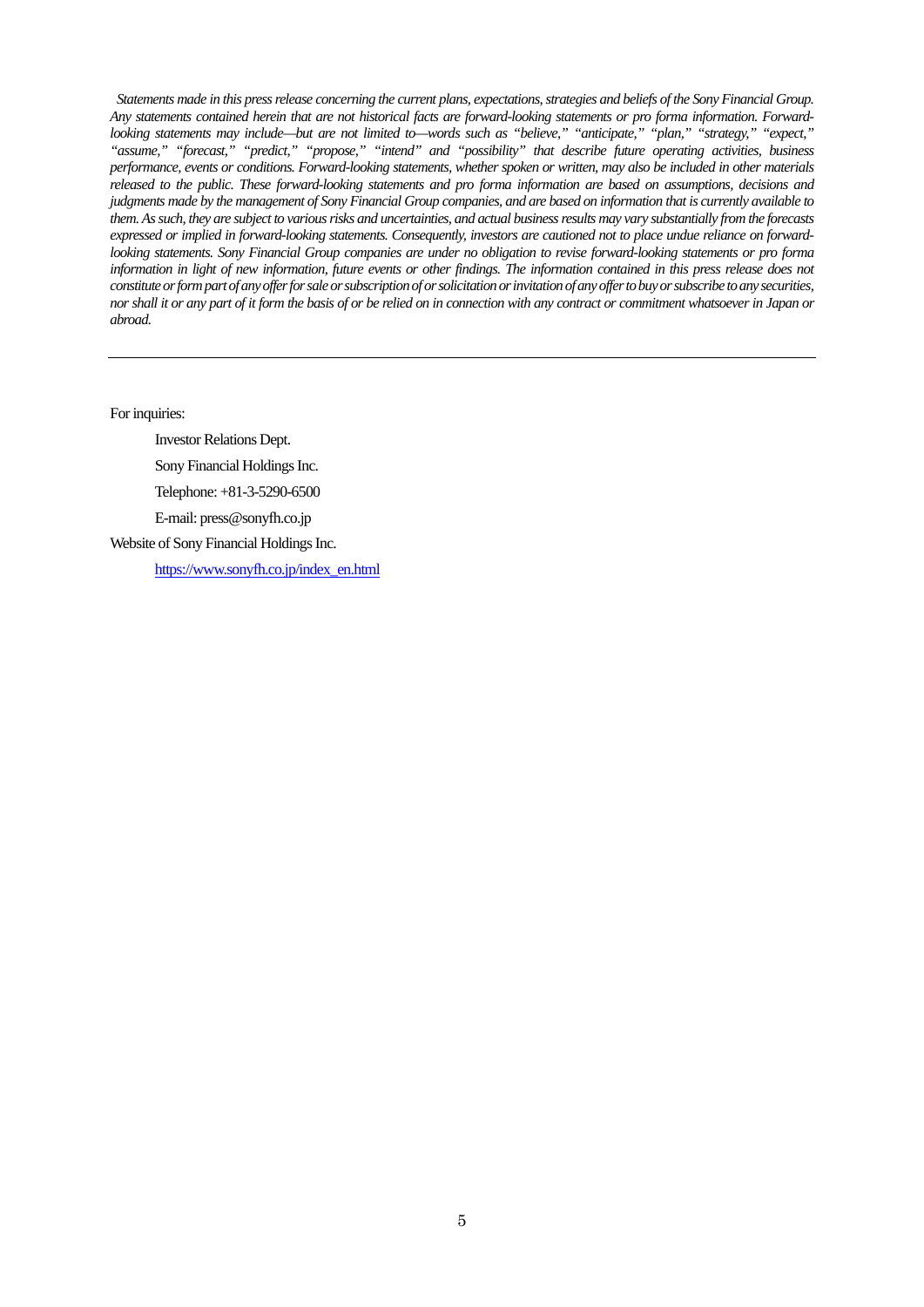#### **Appendix:**

#### **Significant Differences between Japanese GAAP and U.S. GAAP**

SFH's consolidated results are prepared in accordance with accounting principles generally accepted in Japan ("Japanese GAAP") and provisions of the Insurance Business Act of Japan. As such, these figures differ in significant respects from the financial information reported by Sony Corporation, SFH's parent company, which prepares its financial statements in accordance with accounting principles generally accepted in the United States of America ("U.S. GAAP"). Significant differences between Japanese GAAP and U.S. GAAP are described below:

(1) Standards for recognizing income from insurance premiums in the life insurance business

Under U.S. GAAP, premium income on traditional insurance products is recognized as revenues during the premium-paying period. Income other than premium payments received under investment agreements or for separate agreements under universal life insurance (\*), which are equivalent to deposits, is recognized as revenue. Under Japanese GAAP, all premiums paid by policyholders are recognized as revenues.

\*Note: For Sony Life Insurance Co., Ltd., investment agreements primarily include single premium endowment insurance, single premium educational endowment insurance and individual annuities. Universal insurance mainly includes variable life insurance and interest-rate sensitive whole life insurance.

(2) Standards for recognizing net gains from investment in the life insurance business

The recognition of net gains from investment in the life insurance business, which are classified in separate accounts defined under the Insurance Business Act of Japan and which directly belong to policyholders, differs between Japanese GAAP and U.S. GAAP. Under U.S. GAAP, net gains (losses) are always recorded as revenues, whereas under Japanese GAAP such figures are recognized as ordinary revenues if they are positive, and as ordinary expenses if negative.

(3) Policy reserves (future insurance policy benefit, etc.) in the insurance business

Since the method of calculation differs between Japanese regulations and U.S. GAAP, profits and losses during the period differ as well.

Under the Insurance Business Act of Japan, insurance companies in Japan are required to accumulate a policy reserve for the fulfillment of future obligations such as payment of insurance benefits based on the accumulation method and actuarial assumptions approved by the authorities of the supervisory administrative agencies in Japan.

On the other hand, under U.S. GAAP, liabilities for future insurance policy benefits are composed of the present value of estimated future payments to policyholders. Under U.S. GAAP, liabilities for future insurance policy benefits are computed based upon actuarial assumptions, such as future investment yield, mortality rates, morbidity rates, contingency rates and other factors, which are revised at least once a year. Future insurance policy benefits are remeasured and large impacts may be reflected to profit in variable insurance policies from revising investment yield due to fluctuations in the stock market or the bond market. Liabilities for future insurance policy benefits also include liabilities for minimum guaranteed benefits related to certain insurance products such as variable insurance policies.

With respect to liabilities for minimum guaranteed benefits, the relevant insurance policies differ between Japanese GAAP and U.S. GAAP.

## (4) Deferral and amortization of deferred insurance acquisition costs

Under Japanese GAAP, insurance acquisition costs in the life insurance and non-life insurance businesses are charged as costs when incurred, whereas under U.S. GAAP insurance acquisition costs are deferred and amortized, in general, equally over the premium-paying period of the related insurance policies or the policy term by using the same calculation basis used in computing future insurance policy benefit. The deferred insurance acquisition costs for interest rate-sensitive whole life insurance and variable insurance are amortized over the policy term in proportion to the estimated gross profits, which are revised at least once a year as well as the actuarial assumptions to evaluate liabilities for future insurance policy benefits. From revising the estimated gross profits large impacts may be reflected to profit. Under U.S. GAAP, insurance acquisition costs include such items as commissions and medical examination and inspection report fees that directly relate to the costs of acquiring new insurance policies and renewing policies, as long as they are recoverable.

(5) Contingency reserve

Pursuant to provisions of the Insurance Business Act of Japan, to ensure the fulfillment of future obligations, insurance companies in Japan are required to accumulate a contingency reserve to account for the risk of insurance payment events occurring at a higher-than-expected rate due to higher-than-expected mortality and morbidity rates (insurance risks), the risk of actual investment yields being lower than the assumed investment yields relating to outstanding policies (assumed interest rate risk), the risk of actual investment results being lower than the amount guaranteed relating to the minimum guaranteed portion of variable life insurance or variable annuities (minimum guarantee risks) and other risks. The Insurance Business Act of Japan establishes an accumulation standard and a maximum amount of reserve for each risk. The contingency reserve can be reversed in regards to each risk. Contingency reserve is recorded as a component of policy reserve on the balance sheet. Under U.S. GAAP, there is no requirement for the provision of such a legal reserve.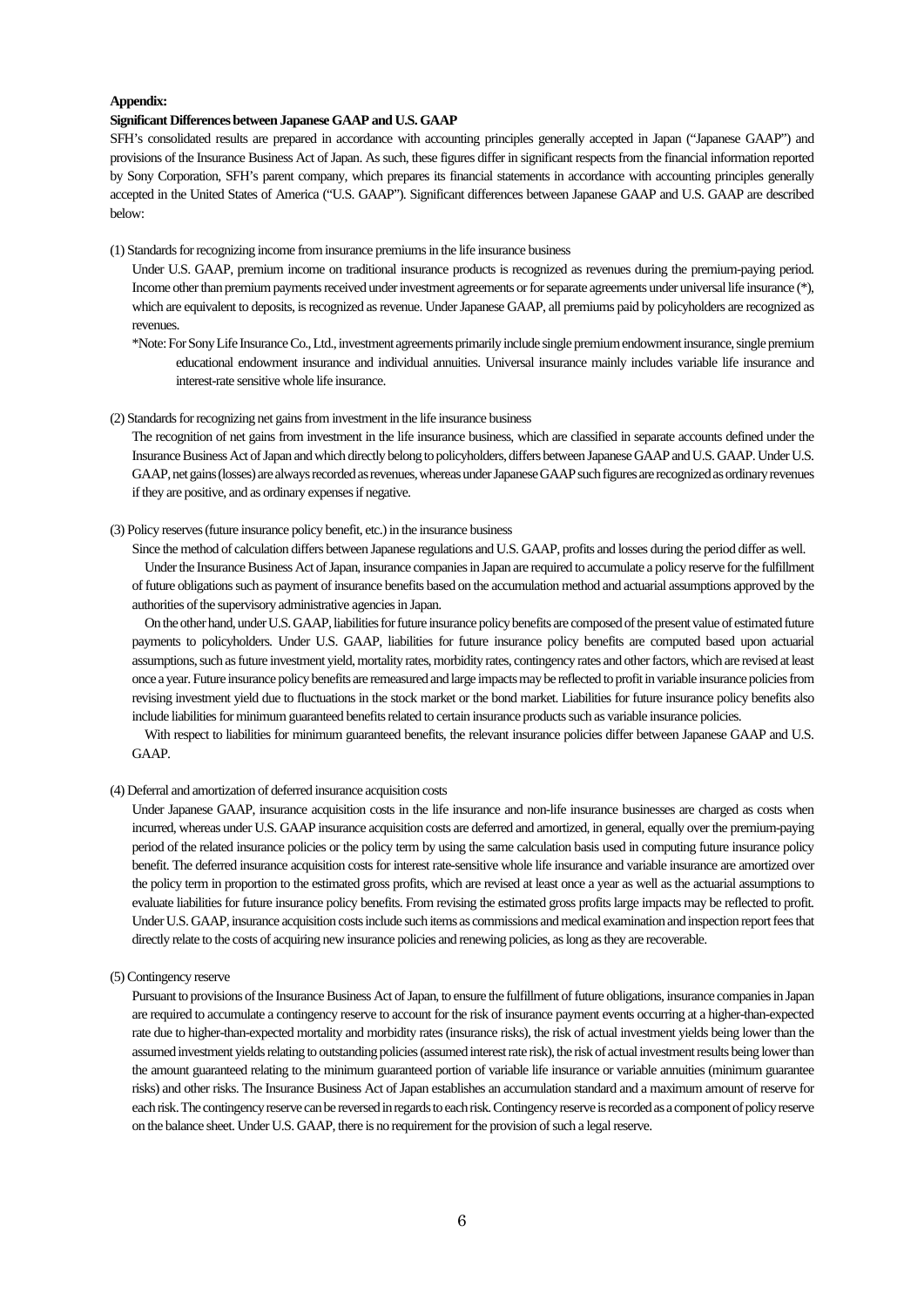#### (6) Catastrophe reserve

Pursuant to the provisions of the Insurance Business Act of Japan, non-life insurance companies in Japan are required to accumulate an amount based on premium income to cover losses due to catastrophic events. The catastrophe reserve acts as a provision against risks to which the law of large numbers is not applicable on a single-year basis, in consideration of the special characteristics of the non-life insurance business to cover a wide range of risks including disasters. The catastrophe reserve is reversed in fiscal years in which a catastrophe occurs. Furthermore, the catastrophe reserve is accounted for as a part of underwriting reserves on the balance sheet. There is no requirement for the accumulation of such a legal reserve under U.S. GAAP.

#### (7) Reserve for price fluctuations

Pursuant to provisions of the Insurance Business Act of Japan, insurance companies in Japan are required to accumulate a reserve to cover losses due to price fluctuations in assets subject to market price volatility, particularly investments in stocks, debt securities and foreign currency-denominated investments. The Insurance Business Act of Japan establishes the accumulation standard and a maximum amount of reserve for each asset. The reserve for price fluctuations may be reversed to reduce losses arising from price fluctuations of those assets. Under U.S. GAAP, there is no requirement for the provision of such a legal reserve.

#### (8) Financial instruments

From the fiscal year ended March 31, 2019, under U.S. GAAP, all equity investments will be generally measured at fair value through earnings. Debt securities remain to be measured depending on the category in which they are held, however, if hybrid financial instruments (financial instruments that contains an embedded derivative) are elected to be valued as a unit, they are measured at fair value through earnings, regardless of the category in which they are held.

On the other hand, under Japanese GAAP the method for valuing these financial instruments differs depending on the category in which they are held.

Consequently, the amounts of valuation gains (losses), gains (losses) on sale, and impairment losses differ depending on whether U.S. GAAP or Japanese GAAP is applied.

## (9) Policy-reserve-matching bonds

Life insurance businesses maintain policy reserves to ensure their ability to meet their long-term insurance obligations, and use debt securities to manage the interest rate risk associated with the characteristics of those obligations. With the aim of reflecting the reality of managing this interest rate risk, under Japanese GAAP the "Temporary Treatment of Accounting and Auditing concerning Policy-Reserve-Matching Bonds in the Insurance Industry" (The Japanese Institute of Certified Public Accounts Industry Audit Committee Report No. 21) categorizes debt securities used for this purpose as "policy-reserve-matching bonds," authorizes their valuation and accounting treatment using the amortized cost method. Sony Life Insurance Co., Ltd. valued debt securities categorized as "policy-reserve-matching bonds" using the amortized cost method in accordance with Japanese GAAP. However, as the accounting treatment recognized under Japanese GAAP is not applied under U.S. GAAP, such debt securities are classified as available-for-sale securities, measured at fair value as of the date of the financial statements, and recorded the unrealized holding gains (losses), net of taxes in accumulated other comprehensive income. Gains (losses) on sale of debt securities are realized as profit or loss in the statements of income.

#### (10) Foreign currency-denominated debt securities

 Under Japanese GAAP, foreign currency-denominated debt securities classified as policy-reserve-matching bonds are translated to yen at the exchange rate prevailing at the end of each quarter, and any gains (losses) on translation are recorded in the statements of income as foreign exchange gains (losses). Foreign currency-denominated debt securities recorded as available-for-sale securities are, in principle, translated to yen at the exchange rate prevailing at the end of each quarter, and any gains (losses) on translation are recorded in the balance sheets as net unrealized gains (losses) on available-for-sale securities, net of taxes. However, the option to record these gains (losses) on translation as exchange gains (losses) in the statements of income is also available. In the past, in the life insurance business we have adopted the method of recording gains (losses) on translation as net unrealized gains (losses) on available-for-sale securities, net of taxes in the balance sheet. However, from the first quarter of the fiscal year ending March 31, 2021 we have adopted the method of recording these as gains (losses) on translation in the statements of income. On the other hand, as foreign currency-denominated debt securities classified as policy-reserve-matching bonds and available-for-sale securities under Japanese GAAP are classified as available-for-sale securities under U.S. GAAP, gains (losses) on translation to yen at the exchange rate prevailing at the end of each quarter are recorded in accumulated other comprehensive income, leading to a discrepancy in exchange gains (losses).

In the banking business, foreign currency-denominated debt securities recorded as available-for-sale securities under Japanese GAAP are translated to yen at the exchange rate prevailing at the end of each quarter, and we have adopted the method of recording any gains (losses) on translation as foreign exchange gains (losses) in the statements of income. However, under U.S. GAAP the fair value option has been selected for some foreign currency-denominated debt securities recorded as available-for-sale securities, and the mark-to-market difference, including gains (losses) on translation, is recorded in the statements of income.